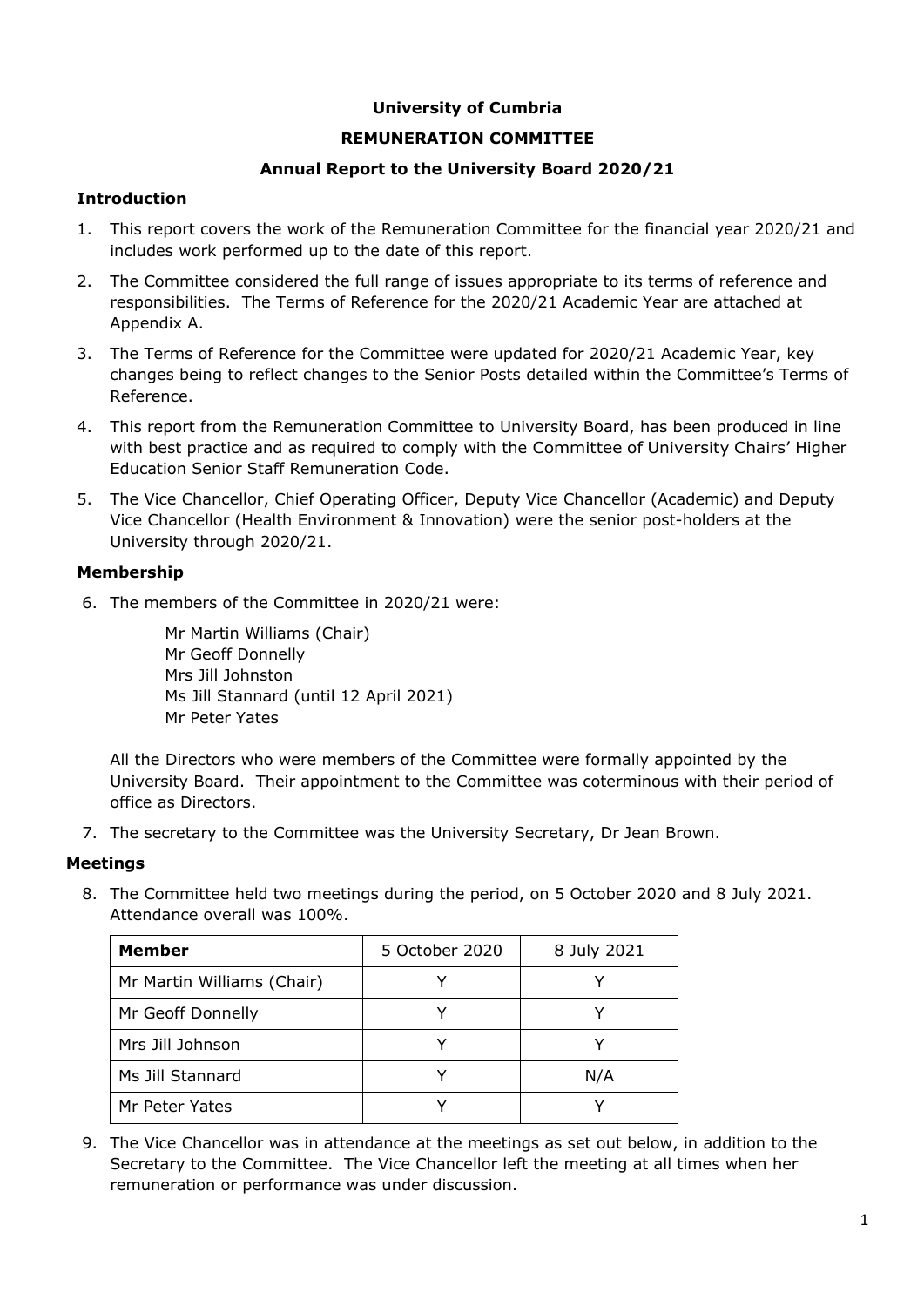| In attendance       | 5 October 2020 | 8 July 2021 |
|---------------------|----------------|-------------|
| Dr J Brown          |                |             |
| Professor J Mennell |                |             |

#### **Business of the Committee**

- 10.A key aspect of the work of the Committee in 2020/21 was in relation to the Remuneration of the Vice Chancellor. Other aspects of the Committee's work are detailed below.
- 11.At its October 2020 meeting the Committee agreed that the sector pay freeze for those on the national pay framework also be applied for staff on Corporate Leader Bands A, B and C, spine point 52 and senior post-holders for 2020/21, other than in circumstances where staff may receive an award. No pay award was given to any staff in 2020/21.
- 12.At its July 2021 meeting the Committee agreed that the UCEA negotiated pay award for 2021/22 for staff on the National Pay Framework also be paid to staff on Corporate Leader Bands A, B and C, spine point 52, including senior-postholders other than the Vice Chancellor, and at the same time as all other staff. The Vice Chancellor's remuneration for 2021/22 was agreed to be discussed at a meeting early in 2021/22.
- 13.At its October 2020 meeting the Committee received an update on VCE succession planning, following decisions made in 2019/20. At its July 2021 meeting the Committee looked at the responsibilities of VCE, and agreed proposals relating to VCE salaries for 2021/22.
- 14.The Committee received a paper on Pay Frameworks in operation at the University.
- 15.The Committee reviewed and approved its annual report to the Board for 2019/20.

#### **Approach to Remuneration**

- 16. The Committee takes a holistic approach to setting the remuneration of the Vice Chancellor and senior post holders, taking the responsibilities of the job, institutional and personal performance, the national pay agreement, the external environment and comparative information into account in the decision making.
- 17. The Committee considers the balance that is required between recruiting, retaining and rewarding the best staff for the institution and its key stakeholders, while demonstrating effective use of resources.
- 18. Performance of the individual cannot be wholly separated from that of the institution, however well-articulated personal objectives enable the individual's contribution and leadership to be appropriately balanced against the institutional performance metrics. Established processes are in place for setting objectives for the Vice Chancellor and all staff across the institution. Performance against these objectives is reviewed regularly through a Personal Development and Performance Review process. The Vice Chancellor's objectives reflect the ambition of the University's Strategic Plan and the objectives articulated within the Annual Operating Plan.
- 19. The Remuneration Committee is keen to ensure that the reward mechanisms used by the institution are fair across all staff groups. The People Performance and Culture Committee oversees the policies and practices with respect to the majority of the University's staff, with the Remuneration Committee being provided with information on the national pay and grading framework and nationally agreed pay awards. The Remuneration Committee also approves the framework for staff whose remuneration lies between the national pay framework and that of the senior post holders.
- 20. The starting point for discussions of the Vice Chancellor's and senior post-holder's pay, presuming performance does not warrant withholding any increase, is the nationally agreed pay award. Where this award is made to staff, and when it is made, is usually reflected in the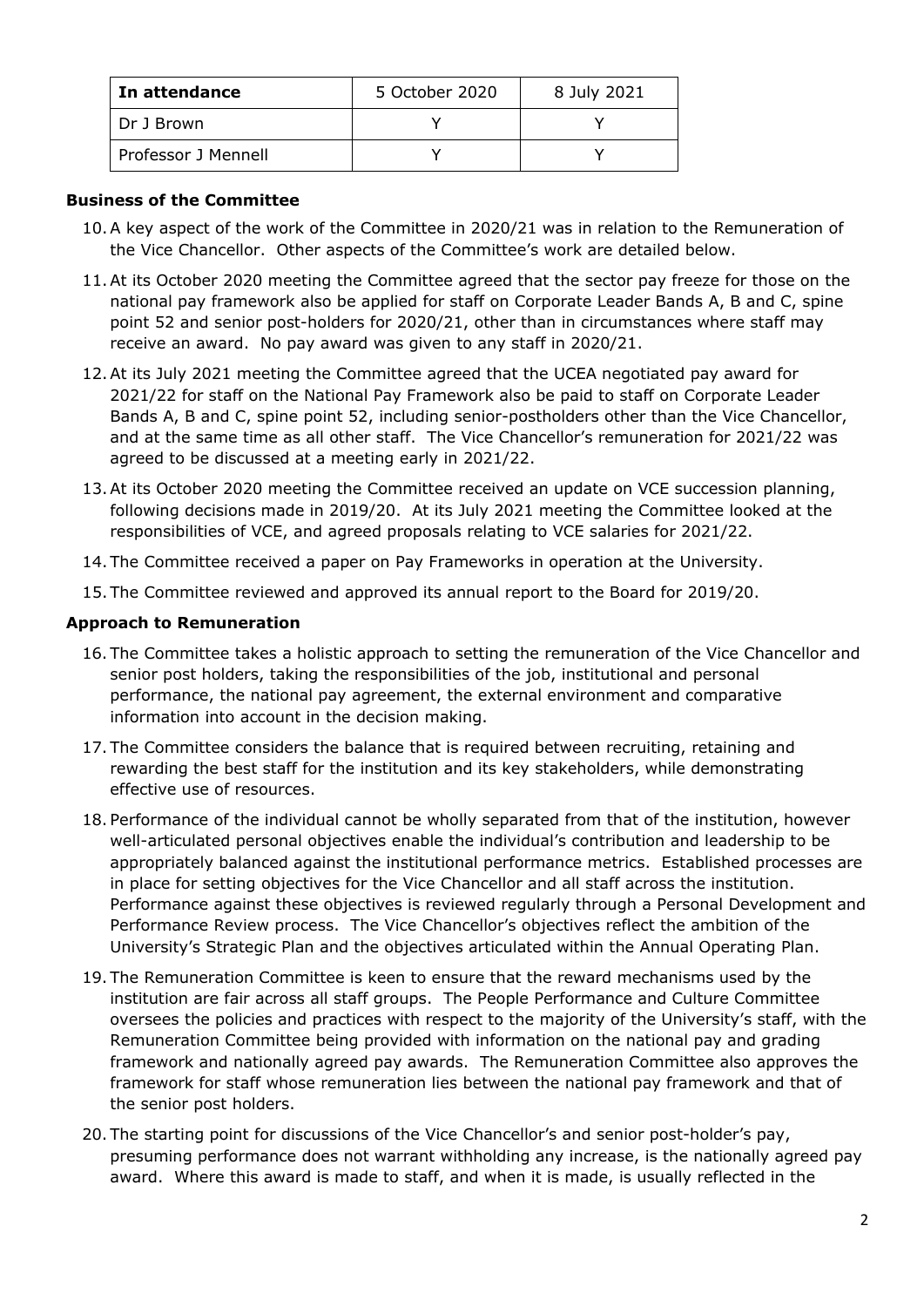agreement for senior post-holders.

- 21. The Remuneration Committee is provided with a report from the Chair of the Board that sets out, in some detail, how the Vice Chancellor has performed against her objectives for the year. In addition, the Committee receives a report from the Chair of the Board that provides further context for its decision making, including reference to the feedback received in the one to one discussions held by the Chair with each member of University Board on an annual basis where, amongst other matters, the performance of the Vice Chancellor is discussed.
- 22.Relevant comparative data is used in the setting of the Vice Chancellor's remuneration, as reported to the Committee by the University Secretary. The comparative data report draws on the Universities and Colleges Employer Association's Senior Staff Remuneration Survey and the detailed information provided by the Committee of University Chairs' Vice-Chancellor Salary Survey. The Committee is provided with information relating to institutions and groups of institutions of relevance to the University, for example, those with similar turnover (higher and lower than the University).
- 23.Comparison of the Vice Chancellor's salary and total remuneration to the median of all staff is a requirement for the sector from the Office for Students. The data for the University of Cumbria for 2020/21, using the definitions set out in the Office for Students Accounts Direction, is as follows:
	- a. The Vice Chancellor's basic salary is 5.8 times (2019/20: 5.7) the median pay of staff, where the median pay is calculated on a full-time equivalent basis for the salaries paid by the provider to its staff.
	- b. The Vice Chancellor's total remuneration is 6.5 times (2019/20: 7.0) the median total remuneration of staff, where the median total remuneration is calculated on a full-time equivalent basis for the total remuneration by the provider of its staff.

# **Institutional Performance in 2020/21**

- 24. 2020/21 has been a year of continued operations in the challenging environment brought about by the Covid19 pandemic. The financial outturn is in the process of being finalized at the time of writing, however work to date shows that the University has out performed against its financial targets and forecasts for the year. Continued progress has been made in delivering against the Strategic Plan and the annual objectives for the year, with positive outcomes in many areas. The NSS 2021 results have been disappointing, but other measures of student experience and outcomes have been more positive. Alongside, significant progress has been made in the development of new campuses for the University in Carlisle and Barrow.
- 25. The University's performance is documented in more detail in the Annual Report, which is approved by University Board in the November following the July year-end. Rather than repeat this overview, the report will be accessible on the University web-site [here](https://www.cumbria.ac.uk/about/publications/) once approved.
- 26.The institutional performance in 2020/21 will be taken into account in decision making regarding the Vice Chancellor's remuneration effective from 1 August 2021.

# **The Vice Chancellor's Remuneration**

27.As detailed in the 2019/20 Annual Report from Remuneration Committee to University Board, at its November 2019 meeting the Remuneration Committee awarded the Vice Chancellor a salary increase of £12,000 with a non-pensionable or consolidated honorarium of £5,000. This would have taken her salary to £203,550. The salary increase included the anticipated 1.8% pay award to staff, and an additional increase which reflected the Vice Chancellor's performance through 2018/19. This was also informed by data about the remuneration of vice chancellors in the institution's "benchmark group of universities", as agreed by the Committee. It was also agreed to pay a non-pensionable or consolidated honorarium of £5,000.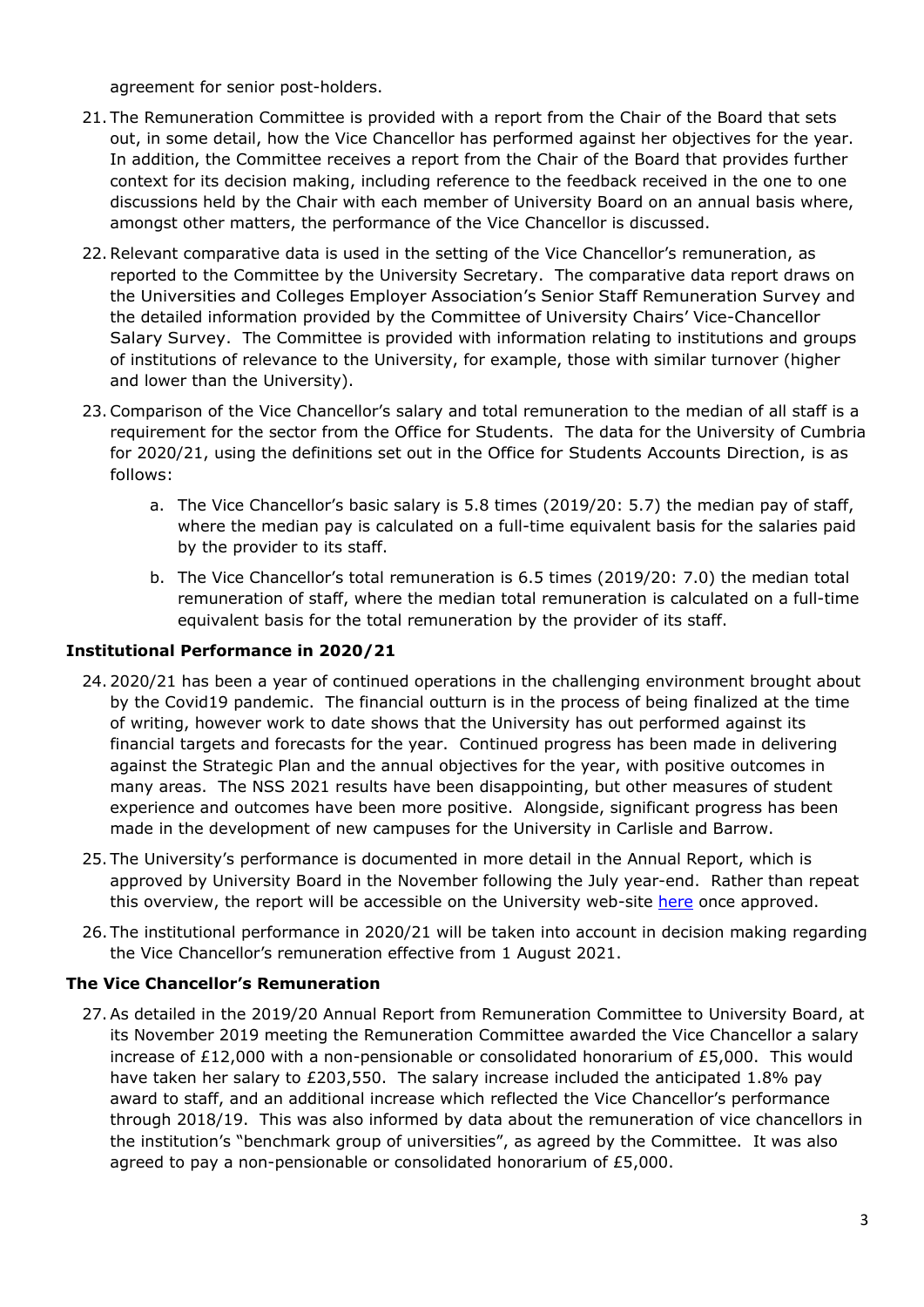- 28. In March 2020 the Vice Chancellor contacted the Chair of Remuneration Committee and the Chair of the Board asking that her salary be adjusted to that of her salary for 2018/19 plus the standard pay award given to all staff. The adjustment to be backdated to 1 January 2020 and the pay award to be given in the same manner as to all staff. The Vice Chancellor also asked that her honorarium, made for her contributions during 2018/19, be reimbursed to the University. The Vice Chancellor noted that whilst she recognised that the honorarium was in recognition for her work in that period, and she appreciated recognition, she felt that this was the right thing to do. The requests were accepted and the decision communicated to members of Remuneration Committee and University Board.
- 29.As set out above, the outcome, following adjustments, was that the Vice Chancellor's pay award effective from 1 January 2020 was 1.8%. The award was paid from the same time and in the same manner as increases paid to all staff. The salary rise was 1.05%, equating to 7 months of the 1.8% pay award.
- 30.At its October 2020 meeting Remuneration Committee received a report on the Vice Chancellor's performance in 2019/20 as an input to the salary review process. The Committee heard that the Vice Chancellor wished to be treated the same as all other university staff, who were covered by a pay freeze. The Committee agreed to the Vice Chancellor's request, while noting that in a normal year she would have received a pay rise.

|                  | Vice Chancellor's remuneration                                                                    |  | $7020/21$ | $7010/20$ |  |  |
|------------------|---------------------------------------------------------------------------------------------------|--|-----------|-----------|--|--|
| the table below: |                                                                                                   |  |           |           |  |  |
|                  | 31. The Vice Chancellor's total remuneration for 2019/20 and 2020/21 academic years is set out in |  |           |           |  |  |

| <b>Vice Chancellor's remuneration</b> | 2020/21 | 2019/20 |
|---------------------------------------|---------|---------|
| Salary                                | 194,998 | 193,561 |
| Performance related pay               |         | 0       |
| <b>Benefits</b>                       |         | 0       |
| <b>Subtotal</b>                       | 194,998 | 193,561 |
| Pension costs                         | 46,176  | 44,686  |
| <b>Total</b>                          | 241,174 | 238,247 |

32.As set out above, the increase from 2019/20 to 2020/21 was due to the 1.8% pay rise in 2019/20 being paid from 1 January 2020 and not backdated, so while there was a 1.05% rise in 2019/20, there was a further 0.75% increase in 2020/21. The increased pension costs reflects both this and the fact that the increase in employer TPS contributions applied from September 2019 was applied for the full year for the first time in 2020/21.

# **Justification for the Vice Chancellor's Remuneration**

- 33. The Financial Statements for 2020/21 require a note providing the justification of the Vice Chancellor's remuneration for that year. The note is included here for completeness (paragraphs 34 to 40 inclusive).
- 34. The University has adopted the Committee of University Chairs' Higher Education Senior Staff Remuneration Code, published in June 2018, in full. One aspect of this, the annual Remuneration Committee report to the Board for the 2020/21 financial year, can be found [here.](https://www.cumbria.ac.uk/about/publications/) In line with the publication requirements of the Office for Students' Accounts Direction, the element of this report that covers the process for setting the Vice Chancellor's remuneration and the justification of this remuneration is set out below.
- 35.When determining the initial remuneration package for the Vice Chancellor on appointment, the Remuneration Committee took account of the university's circumstances, and noted a range of comparative data on remuneration of vice chancellors elsewhere in the sector.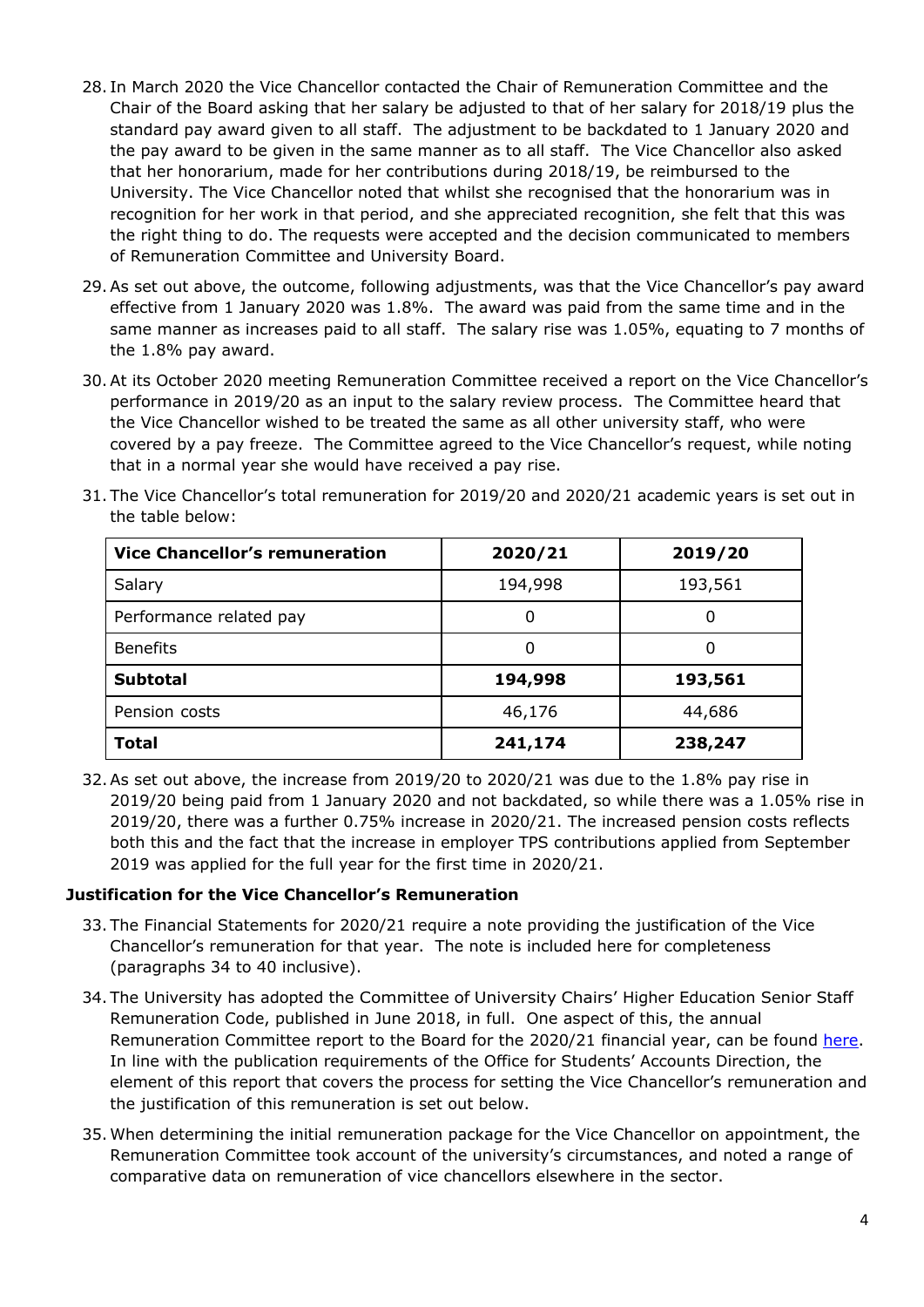- 36.Since her appointment Remuneration Committee have taken the starting point for the annual review of the Vice Chancellor's remuneration to be the nationally agreed pay award. The Committee has then taken a range of inputs into account in determining any uplift – these have included: comparative data from the Universities and Colleges Employer Association's Senior Staff Remuneration Survey; detailed information provided by the Committee of University Chairs' Vice-Chancellor Salary Survey; the external operating environment; plus the performance of the Vice Chancellor and the university over the past year.
- 37. The mechanism adopted to judge the performance of the Vice Chancellor is based on two processes: the first is an appraisal, between the Chair of the Board and the Vice Chancellor, on progress against her objectives for the year; the second is from interviews between the Chair of the Board and all board directors on a one to one basis, to obtain their feedback on the 'health' of the University and the contribution made by the Vice Chancellor. This is then fed into the Remuneration Committee by the Chair of the Board.
- 38.As set out in the 2019/20 Annual report of Remuneration Committee to University Board, 2019/20 was a year in which the University made significant progress, however the start of the Covid19 Pandemic led to priorities being amended in the latter part of the year.
- 39. The value and performance of the Vice Chancellor through the 2019/20 academic year was recognised by the Directors on the Board: the report to Remuneration Committee referenced the improved position of the University over the previous twelve months and the Vice Chancellor's personal role in this was agreed by the Committee. However, in the circumstances at that point in time, with the pandemic still a major concern and UCEA having agreed a pay freeze for all spine points on the National Pay Framework, the Chair reported that he had asked the Vice Chancellor what her position was. The Vice Chancellor had clearly set out that senior staff, including herself, should be subject to the same position with respect to pay as all staff.
- 40. The Committee agreed to honour the Vice Chancellor's request for her salary to be frozen for 2020/21, while noting that in a normal year she would have received a pay rise.

# **External Appointments and Expenses**

- 41. The Vice Chancellor's contract specifies that 'The Vice-Chancellor may undertake occasional additional duties for the University, or other external bodies provided that she obtains the prior written consent of the Chair of the University Board to do so and subject to annual review. The Chair shall report all such matters to the Remuneration Committee. Any remuneration payable to the Vice-Chancellor by such external bodies may be retained by her, but shall be reported annually by her in writing on a confidential basis to the Chairman of the Board, who may from time to time initiate a review of the extent and suitability of these additional duties.'
- 42. In 2020/21 the Vice Chancellor was not in receipt of any income from external appointments.
- 43.All members of University staff, including the Vice Chancellor, follow the expenses policy that can be found on the internal Staff Hub. The Quick Guide is attached at Appendix B, the full document will be provided on request. Expenses incurred by the Vice Chancellor in 2020/21 amounted to £148.50.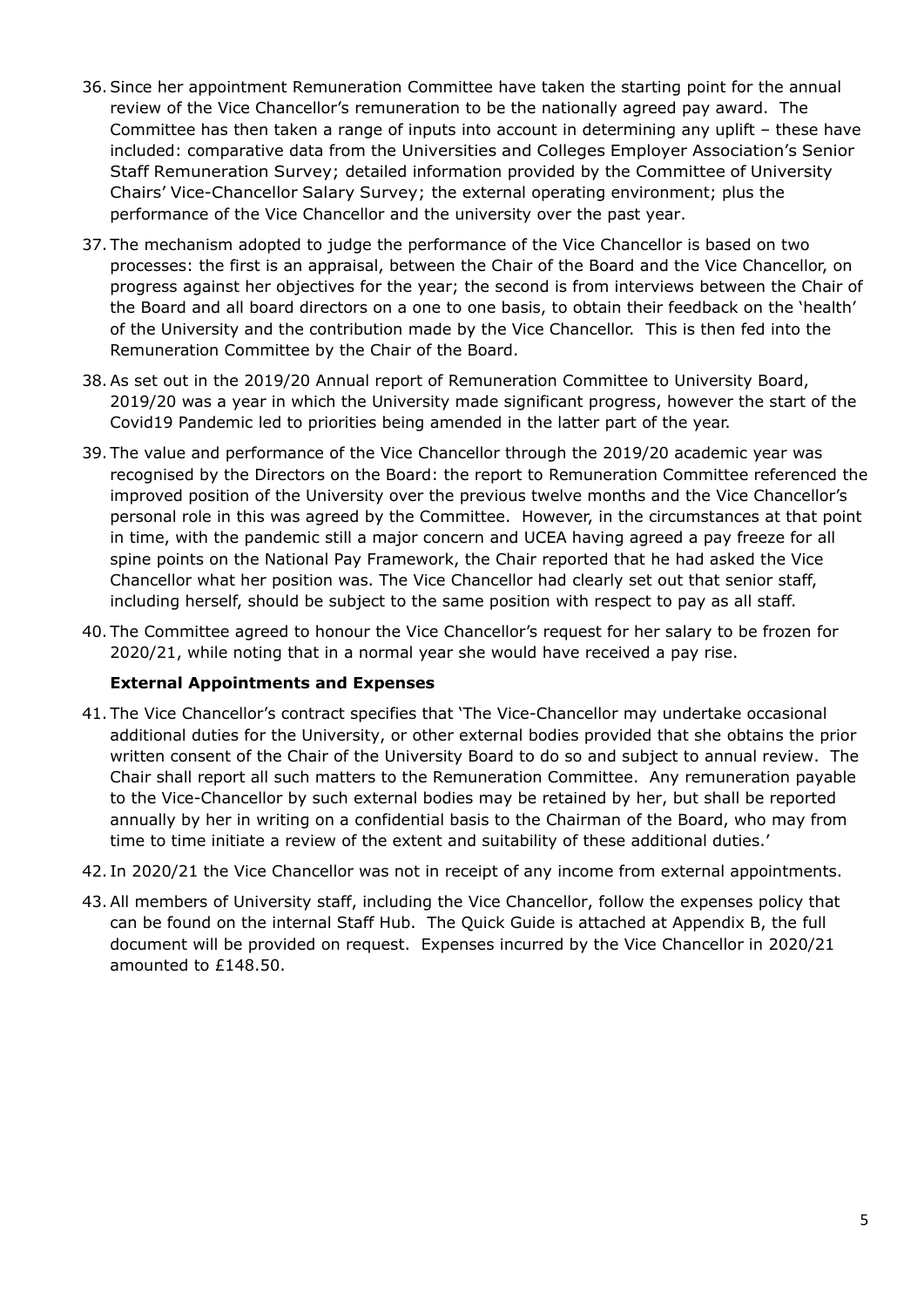#### **UNIVERSITY OF CUMBRIA UNIVERSITY BOARD OF DIRECTORS**

## **REMUNERATION COMMITTEE**

#### **TERMS OF REFERENCE AND MEMBERSHIP**

The Remuneration Committee is responsible to the Board of Directors for discharging its responsibilities with respect to the remuneration and terms and conditions of employment of the Vice Chancellor, senior post holders and posts designated as Corporate Leaders and those on point 52 of the pay spine, while there remain staff in post on this point.

The University has adopted the Committee of University Chairs (CUC) Higher Education Senior Staff Remuneration Code in full. Remuneration Committee is responsible for ensuring that the Code is complied with, both to the letter and in the spirit with which it undertakes its duties.

The University has adopted the CUC 'Guidance on Decisions taken about Severance Payments in HEIs'. Remuneration Committee is responsible for ensuring that the Guidance is complied with.

Remuneration Committee should have oversight of the remuneration and terms and conditions of employment of all other staff at the University, as determined by the People, Performance and Culture Committee of the Board of Directors, to ensure that it undertakes its work within the context of the institution as a whole.

#### **Terms of Reference:**

1. To determine and review the remuneration, terms and conditions (and, where appropriate, severance payments) of the Vice Chancellor and other 'senior post holders' as the University Board of Directors deems appropriate.

'Senior post holders' must include the Vice Chancellor and should include the most senior roles in the institution. The staff defined as 'senior staff' by the Office for Students' Accounts Direction must also be included. The senior posts, and post holders, should be listed as an appendix to these Terms of Reference and updated as and when necessary.

- 2. To approve the pay and grading framework for Corporate Leader posts and point 52 of the pay spine and to keep its implementation under review.
- 3. To approve and review the terms and conditions for Corporate Leader posts and point 52 of the pay spine.
- 4. To approve, on the recommendation of the Vice Chancellor, the pay award proposals for Corporate Leader posts and point 52 of the pay spine.
- 5. To seek comparative information on salaries and other benefits and conditions of service in the higher education sector (such as the CUC and UCEA).
- 6. To receive sufficient information on the pay and grading framework for all staff at the University not within the Committee's remit, their terms and conditions and their remuneration, including pay awards, to set its work in the context of the institution as a whole.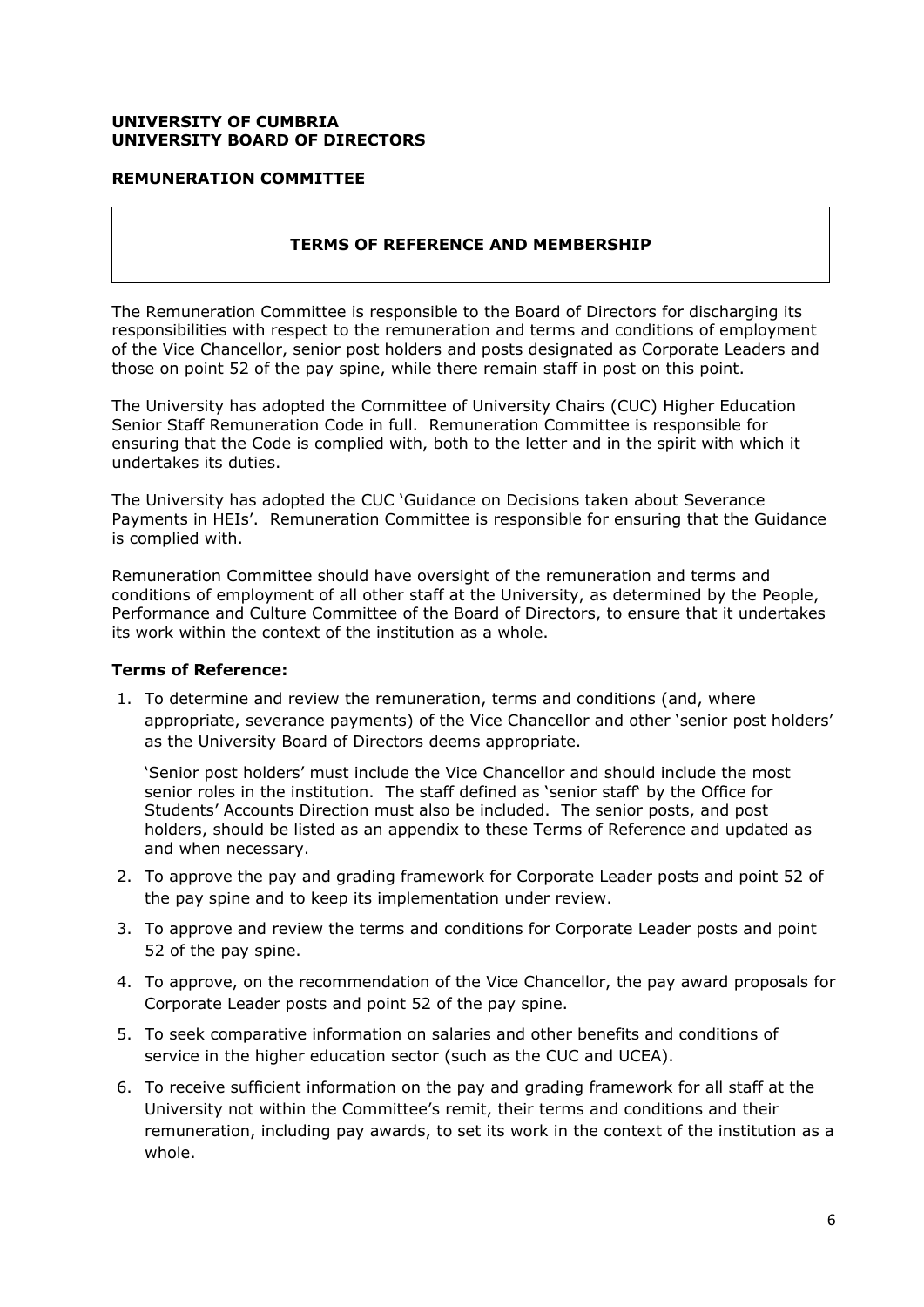- 7. To advise and make recommendations to the University Board of Directors, after consultation with holders of senior posts, rules and procedures for the suspension or dismissal of holders of senior posts and for the consideration of appeals against dismissal.
- 8. If considering severance arrangements for senior staff, the Committee must comply with the guidance issued by the CUC. Alongside this, the Committee must represent the public interest and avoid any inappropriate use of public funds, taking care not to agree to a severance package which staff, students and the public might deem excessive.
- 9. To provide an annual report from the Committee to the University Board of Directors, to include the proposed annual statement, as required by the CUC Senior Staff Remuneration Code. The annual report to be consistent with the guidance provided in the CUC Senior Staff Remuneration Code.

# **Appendix A - Senior post-holders as at September 2020:**

Vice Chancellor – Professor Julie Mennell Chief Operating Officer – David Chesser Deputy Vice Chancellor (Academic) – Professor Rob Trimble Deputy Vice Chancellor(Health Environment & Innovation) – Professor Brian Webster-Henderson

#### **Frequency of Meetings:**

The Committee will meet at least once per annum.

#### **Membership:**

The Chair of the Board of Directors should not Chair Remuneration Committee, but must be a member of the Committee.

Directors: Chair (to be a Director)

4 x Directors (who shall normally include the Chair of the University Board and the Chair of the People Performance and Culture Committee of the Board)

In attendance (where the business of the Committee is not of direct relevance to themselves):

- University Secretary (Secretary to the University Board of Directors)
- Vice Chancellor

**Quorum:** A minimum of three members shall be present.

#### **External Advice:**

The Committee is authorised by the Board of Directors to obtain external independent advice, and to secure the attendance of non-members with relevant experience and expertise if it considers it necessary, normally in consultation with the Chair of the Board of Directors.

University Secretary October 2020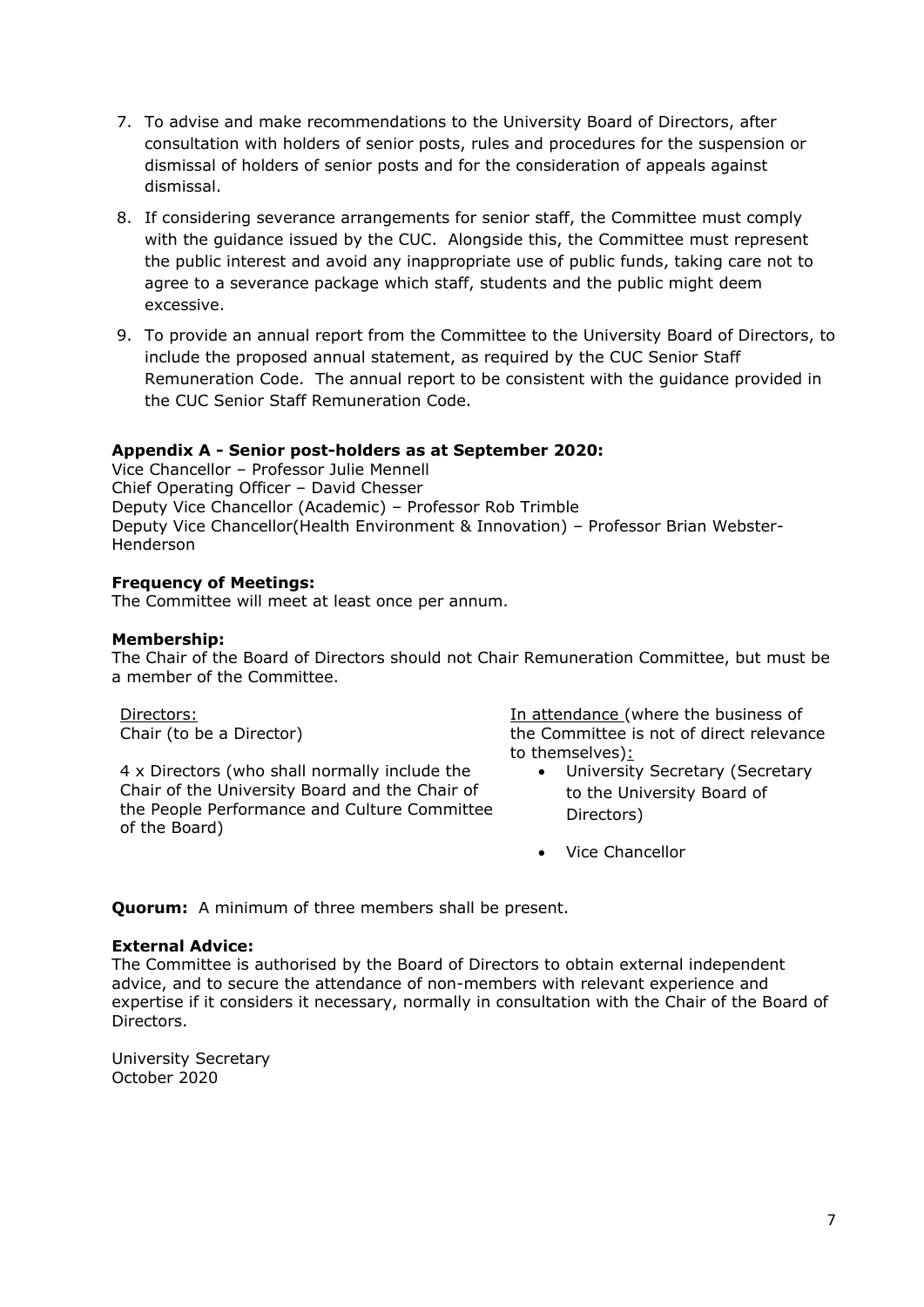## Appendix A: Senior Posts:

The Articles of Association define senior posts as 'the post of Vice-Chancellor and such other senior posts of the University as the Board of Directors shall from time to time determine'.

The duties of the Board include:

- **-** 'the determination of the Senior Posts save that the Vice-Chancellor shall always be a Senior Postholder'
- **-** 'the appointment, appraisal, discipline, suspension and dismissal and the determination of the grading, pay and conditions of service of the holders of Senior Posts'

The Board cannot delegate:

'the appointment of the Vice-Chancellor and/or other holders of Senior Posts and appeals against dismissal of the Vice-Chancellor and/or other holders of Senior Posts'

In addition to the requirements of the Articles, the Office for Students' Accounts Direction sets out requirements for staff defined as 'senior staff' – currently they only include the Vice Chancellor in this definition, but this may be expanded. It may be that any such change requires a change to the roles listed in due course.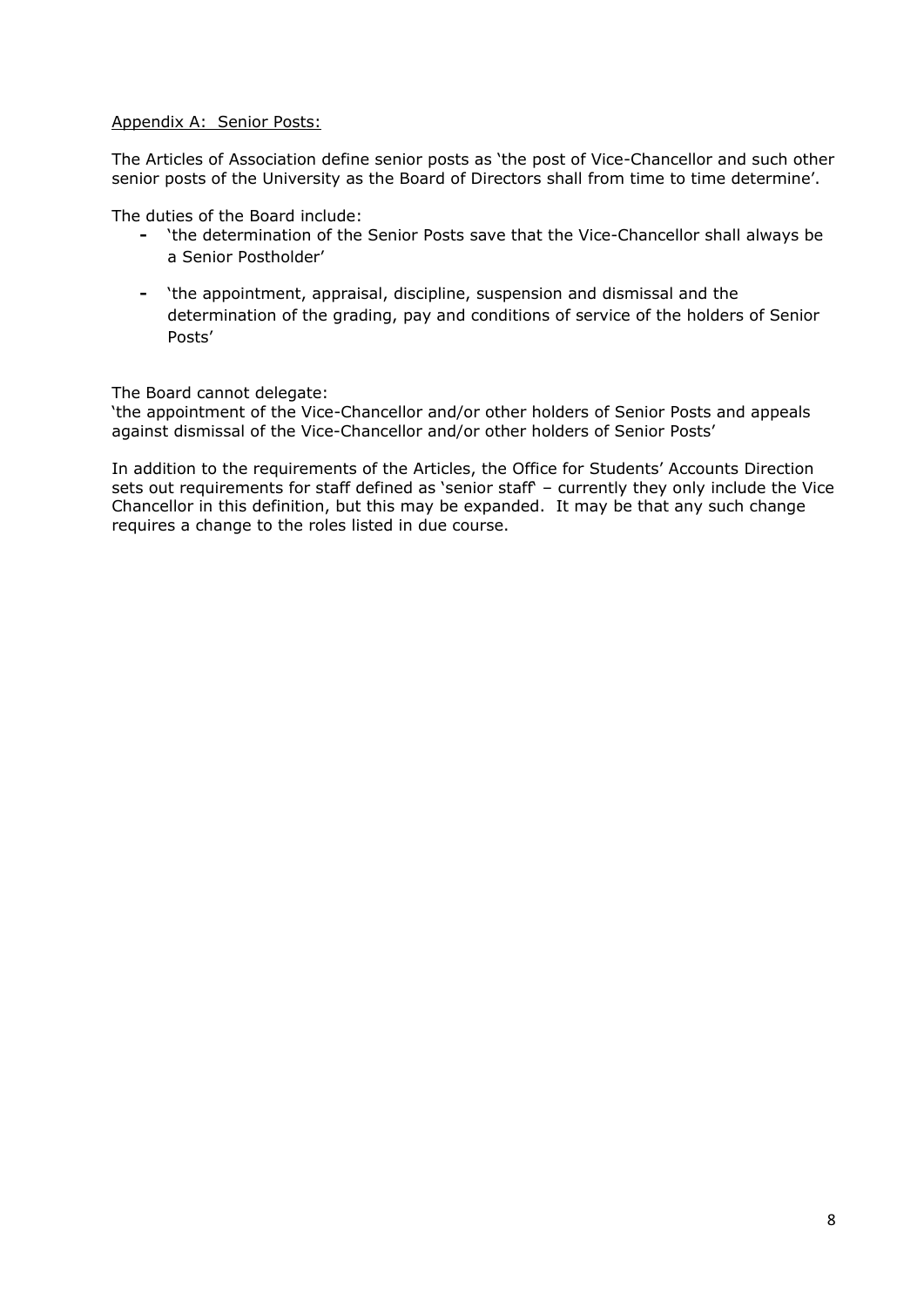**Appendix B – Expenses Quick Guide** – the full document will be provided on request (links are to the Staff Hub)

# **Expenses Quick Guide**

The full Expenses Policy and Procedures is available [here](https://unicumbriaac.sharepoint.com/:w:/r/sites/CL/_layouts/15/Doc.aspx?sourcedoc=%7B1BE536C1-A339-4E83-9CB8-6D441B4C2791%7D&file=Staff%20Expenses%20Policy%20%26%20Procedure.docx&action=default&mobileredirect=true&DefaultItemOpen=1) and provides detailed guidance on spend covered by this, whilst the Procurement Card Policies and Procedures available [here](https://unicumbriaac.sharepoint.com/:w:/r/sites/CL/_layouts/15/Doc.aspx?sourcedoc=%7B0E32869F-510A-4600-8713-0E31D9B23439%7D&file=Procurement%20Cards%20Policy%20and%20Procedures.docx&action=default&mobileredirect=true&DefaultItemOpen=1) may also be useful regarding purchases which are not claimable as expenses. The expenses process is for reimbursement of costs incurred in relation to business travel and subsistence only. Where spend outside of this area has been incurred, please contact the Payroll Manager for further guidance.

| <b>Claim Overview</b>         |                                                                                                                                                                                                                                                                                                                                                                     |                                                                                                                                                                                            |  |  |  |
|-------------------------------|---------------------------------------------------------------------------------------------------------------------------------------------------------------------------------------------------------------------------------------------------------------------------------------------------------------------------------------------------------------------|--------------------------------------------------------------------------------------------------------------------------------------------------------------------------------------------|--|--|--|
| <b>Subject</b>                | <b>Restrictions</b>                                                                                                                                                                                                                                                                                                                                                 | <b>Claim Limit</b>                                                                                                                                                                         |  |  |  |
| Hotels                        | Should not be required when commuting between campuses in the north of<br>England, and are acceptable only where meetings or functions end after<br>9pm or being before 8am the next morning<br>Bookings at or near your normal place of work are only acceptable in very<br>limited circumstances - Please contact the Payroll Manager if this will be<br>required | Outside of London: £80 per<br>night<br>London: £120 per night                                                                                                                              |  |  |  |
| Meals:<br><b>Breakfast</b>    | Can be claimed if staying overnight or if travelling to an organisation or<br>campus (except base campus) which means leaving home before 6:30am                                                                                                                                                                                                                    | Up to £5.00                                                                                                                                                                                |  |  |  |
| Meals: Lunch                  | Can be claimed if out of the office and not at another University campus<br>during the day                                                                                                                                                                                                                                                                          | Up to $£5.00$                                                                                                                                                                              |  |  |  |
| Meals:<br><b>Evening Meal</b> | Can be claimed if staying overnight or if travelling from an organisation or<br>campus (except base campus) means returning home after 8pm<br>No alcohol or tips can be claimed                                                                                                                                                                                     | Up to £15.00                                                                                                                                                                               |  |  |  |
| Mileage                       | Travel in a personal vehicle is only permitted with appropriate business<br>insurance in place<br>To be used only where public transport or a hire vehicle is not practical<br>Is not acceptable for journeys of over 100 miles (one-way) or total mileage<br>of over 200 miles in one day                                                                          | Cars, up to 10,000 miles: 30p<br>per mile<br>Cars, over 10,000 miles: 25p<br>per mile<br>Car passengers: 5p per mile<br>$\overline{\phantom{a}}$<br>Motorcycles and bikes: 20p per<br>mile |  |  |  |
| Taxis                         | Journeys of under 5 miles where public transport is unavailable and walking<br>or cycling are not appropriate                                                                                                                                                                                                                                                       |                                                                                                                                                                                            |  |  |  |
| <b>Train Travel</b>           | Booking and credit card fees will not be reimbursed                                                                                                                                                                                                                                                                                                                 | Standard class only                                                                                                                                                                        |  |  |  |

# **Key Points**